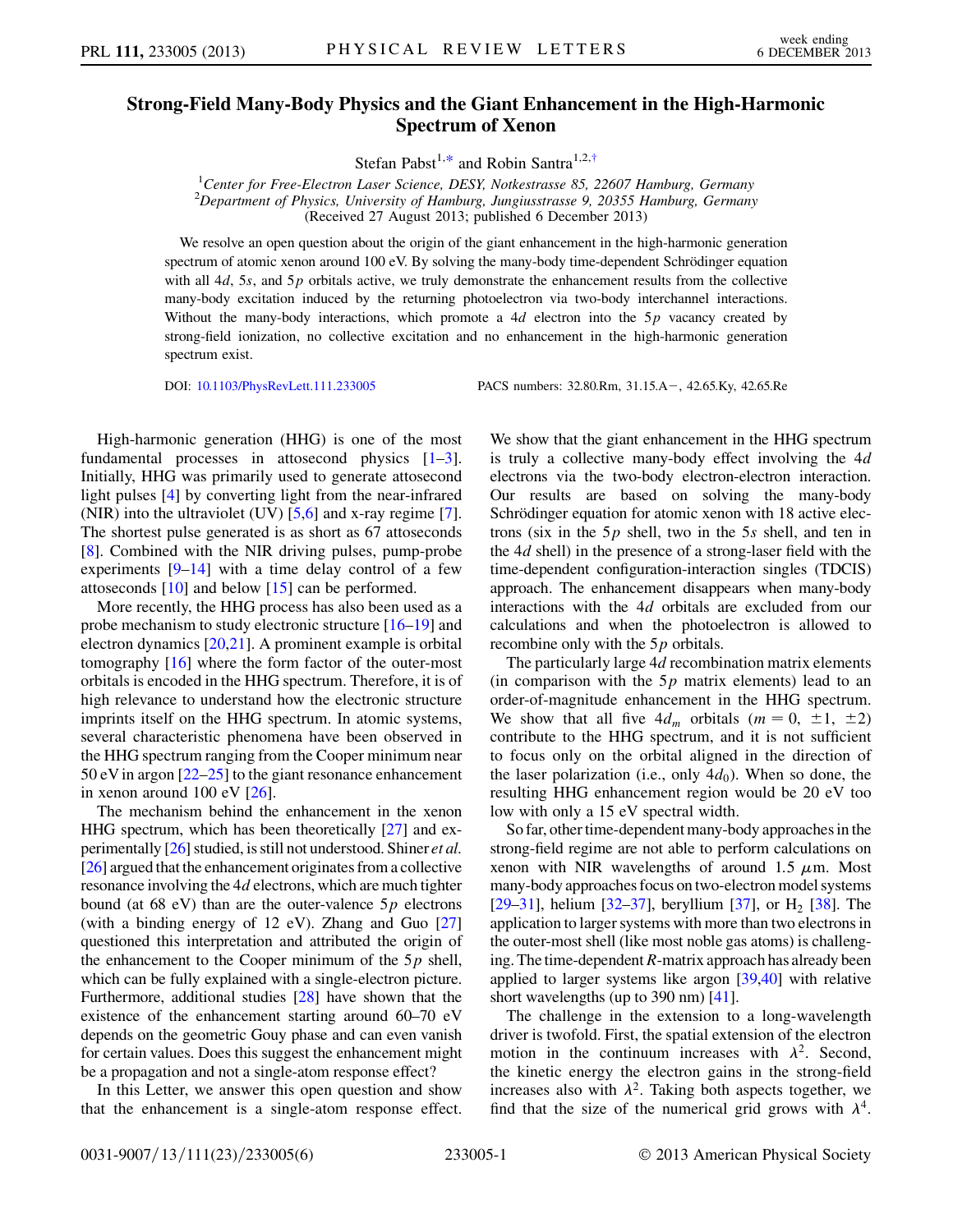This results in a large one-particle basis which strongly limits the complexity of correlation effects that can be captured in these long-wavelength-driven many-electron systems. In most HHG calculations, the single-active electron approximation is used where a one-electron problem is solved without any kind of correlation effects [[23\]](#page-4-26).

Our many-body TDCIS approach [\[42\]](#page-5-4) has been described in detail in previous publications [\[25,](#page-4-18)[43](#page-5-5)] and has been successfully applied to perturbative  $[44, 45]$  $[44, 45]$  $[44, 45]$  and nonperturbative [[25](#page-4-18)[,46,](#page-5-8)[47](#page-5-9)] multiphoton processes with photon energies from the x-ray down to the NIR regime. The TDCIS wave function ansatz reads

$$
|\Psi(t)\rangle = \alpha_0(t)|\Phi_0\rangle + \sum_{a,i} \alpha_i^a(t)|\Phi_i^a\rangle, \tag{1}
$$

where  $|\Phi_0\rangle$  is the Hartree-Fock ground state and  $|\Phi_i^a\rangle =$  $\hat{c}_a^{\dagger} \hat{c}_i | \Phi_0 \rangle$  are the singly excited configurations with one electron removed from the initially occupied orbital  $i$  and placed in the initially unoccupied orbital  $a$ . The resulting equations of motion for the CIS coefficients are given by

<span id="page-1-0"></span>
$$
i\partial_t \alpha_0(t) = -E(t) \sum_{a,i} \langle \Phi_0 | \hat{z} | \Phi_i^a \rangle, \tag{2a}
$$
  
\n
$$
i\partial_t \alpha_i^a(t) = \langle \Phi_i^a | \hat{H}_0 | \Phi_i^a \rangle \alpha_i^a(t) + \sum_{b,j} \langle \Phi_i^a | \hat{H}_1 | \Phi_j^b \rangle \alpha_j^b(t)
$$
  
\n
$$
-E(t) \Big( \alpha_0(t) \langle \Phi_i^a | \hat{z} | \Phi_0 \rangle + \sum_{b,j} \langle \Phi_i^a | \hat{z} | \Phi_j^b \rangle \alpha_j^b(t) \Big), \tag{2b}
$$

where  $\hat{H}_0$  includes all one-particle operators including the mean-field potential  $\hat{V}_{MF}$ . The light-matter interaction for linearly polarized pulses is given by  $-E(t)\hat{z}$ , and all electron-electron interactions that cannot be described by the one-particle mean-field potential  $\hat{V}_{\text{MF}}$  [[48\]](#page-5-10) are captured by  $\hat{H}_1 = 1/2 \sum_{ij} 1/|\hat{\mathbf{r}}_i - \hat{\mathbf{r}}_j| - \hat{V}_{MF}$ . The TDCIS approach includes many-body physics that goes beyond an independent particle picture [[49](#page-5-11)[,50\]](#page-5-12). Specifically, interchannel interactions are included where the excited or ionized electron changes the state of the parent ion by exchanging energy. We will see that exactly these interchannel interactions lead to the enhancement in the HHG spectrum.

To reveal the collective resonance in xenon, centered around 100 eV, we have chosen an HHG cutoff energy of 158 eV, which is reached by a strong-field NIR pulse with a driving wavelength of 1.5  $\mu$ m, a pulse duration of 10 fs at FWHM, and a peak intensity of  $1.7 \times 10^{14}$  W/cm<sup>2</sup>. Numerically, this requires a box size of  $250a_0$  and a maximum angular momentum of  $L = 100$  for describing the field-driven electron in the continuum (more parameters can be found in Ref. [[51](#page-5-13)]). The description of the electron-electron interaction, which leads to the manybody correlation effects, is especially challenging due to the size of the Hamiltonian matrix  $(260\,000 \times 260\,000)$ and the numerical effort to calculate its action on the wave function [see Eq.  $(2)$  $(2)$ ].

A schematic of the HHG process for atomic xenon is shown in Fig. [1.](#page-2-0) The first two steps are the same as in the well-known three-step model [[52](#page-5-14)–[54](#page-5-15)]. In step 1, the  $5p_0$ electron is predominantly tunnel ionized by the NIR strong-field pulse, and in step 2, the electron moves in the continuum driven by the strong-field pulse. The third step, where the electron recombines with the parent ion, can happen in two ways: either (3.1) the electron recombines as usual with the  $5p_0$  orbital, or (3.2) the returning electron and the ion exchange energy via the electronelectron interaction just before recombination so that the electron recombines with an excited ionic state where the hole is instead in the 4d shell.

The electron-electron Coulomb interaction mediating this exchange of energy can also change the magnetic  $m$ state of the electrons involved. Therefore, all five  $4d_m$ orbitals with  $m = -2, \ldots, 2$  are equally important (as is seen in the later discussion). The two-body character of the electron-electron interaction involved in step 3.2 exists only in many-body, but not in single-electron, theories.

Within the TDCIS theory, the interchannel interaction responsible for step 3.2 can be turned off or on for each calculation. In this way, the electron is allowed to recombine either only via step 3.1 or via both steps (3.1 and 3.2), respectively. Besides the physical mechanisms, the active orbitals participating in the HHG process can also be controlled.

We consider three different scenarios. (1) All 9 orbitals [\[55\]](#page-5-16) in the 4*d*, 5*s*, and 5*p* shells are active and all interchannel and intrachannel interactions (included in TDCIS) are allowed. (2) Only the orbitals aligned with the laser polarization (4 $d_0$ , 5s, 5 $p_0$ ) are active and all interchannel and intrachannel interactions are allowed. (3) All 9 orbitals in the  $4d$ , 5s, and 5p shells are active and only intrachannel interactions are allowed. Even though the first two scenarios are artificially simplified by ignoring certain interactions are orbitals, they are of high educational purpose since the direct comparison with the most complete third scenario will enable us to identify the underlying mechanisms.

Figure [2](#page-2-1) shows the HHG spectra [\[56\]](#page-5-17) for these three cases. When all 9 orbitals are active and only intrachannel interactions are included (dotted red line), the HHG yield has the typical form of an atomic HHG spectrum with a flat plateau region up to the cutoff energy—no enhancement can be seen. This result does not change when only the  $5p$ shell is considered (not shown) indicating that the direct contributions from 4d and 5s are negligible.

By including the many-body interchannel interactions in the calculations, a strong enhancement of up to 1 order of magnitude in the HHG yield appears (solid blue and dashed green lines). Depending on which orbitals are active, the width and center of the enhancement region are quite different. When only laser-aligned  $4d_0$ , 5s, and  $5p_0$  orbitals are active, the enhancement is located in the energy region of 60–90 eV compared with an enhancement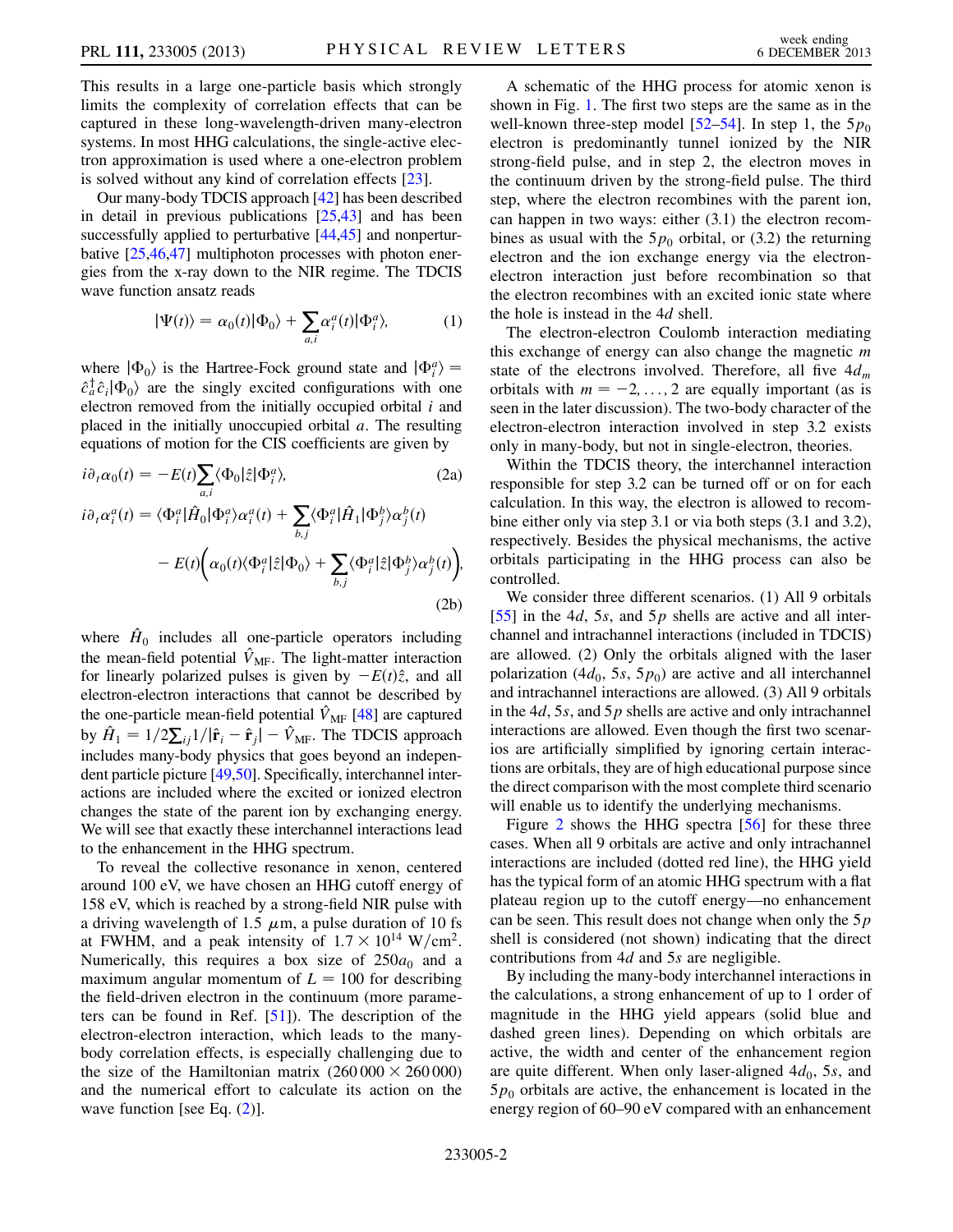<span id="page-2-0"></span>

FIG. 1 (color online). Schematic illustration of the HHG process in xenon (spin states are excluded). (1) The electron is tunnelionized mainly from the  $5p_0$  orbital by the strong-field driving pulse. (2) The electron is driven back to the ion by the oscillating electric field. In the third step, the electron recombines with the ion in two different ways: (3.1) the electron recombines with the very same hole that was generated in step 1, or (3.2) the electron exchanges energy with the ion by promoting an inner shell electron from the 4d shell in the  $5p_0$  hole via Coulomb interaction before recombining in a more tightly bound 4d orbital. All five  $4d_m$  orbitals  $(m = -2, \ldots, 2)$  contribute to the Coulomb interaction.

ranging from 60 to 125 eV when all electrons in the  $4d$ , 5s, and 5p shells are active.

The effect of interchannel coupling is dominated by the coupling between the  $5p_0$  hole created in step 1 and the  $4d_m$  orbitals. Unlike the interaction with the light field, where the magnetic quantum number  $m$  of each electron cannot change, the electron-electron interaction can change the *m* state. Only the overall quantum number  $M = \sum_{p=1}^{N} m_p$ of the entire N-electron system is conserved but the  $m_p$  for the individual electron  $p$  is not conserved. Considering only the  $4d_0$  orbital is not sufficient as this leads to enhancements which are much too narrow (as shown in Fig. [2](#page-2-1)).

The position and the width of the giant enhancement in the HHG spectrum (see Fig. [2](#page-2-1)) is not arbitrary and can be explained by examining the photoionization cross sections (PICS). The close connection between cross sections and the recombination cross sections, and therefore, to the HHG spectra, has been established by the quantitative rescattering theory [\[57](#page-5-18)[,58\]](#page-5-19) and successfully applied to various systems. One aspect that has not been explicitly discussed is whether the partial or total PICS should be used to establish this connection. Especially in the case where the returning electron is highly energetic and can induce ionic excitations such that more than one occupied orbital is involved, it is not clear whether the partial or the total PICS should be considered.

In the following, we show it is always the partial PICS that should be used [\[59\]](#page-5-20). Figure [3](#page-3-0) shows the partial  $5p_0$ (upper panel) and the total (lower panel) photoionization cross sections [\[56\]](#page-5-17) of atomic xenon for all three CIS models. By comparing the cross sections for each theoretical model with its corresponding HHG spectrum

<span id="page-2-1"></span>

FIG. 2 (color online). The HHG spectrum of xenon for different theoretical models: (solid blue) the full TDCIS model  $(intrachannel + interchannel interactions)$  with all orbitals in the  $4d$ , 5s, and 5p shells active, (dashed green) the full TDCIS model with only  $m = 0$  electrons in the 4d, 5s, and 5p shells active, and (dotted red) the intrachannel TDCIS model, excluding interchannel coupling, with all orbitals in the  $4d$ , 5s, and 5p shells active. The difference between the two models including interchannel effects and the model including only the intrachannel interactions is highlighted with the according colors.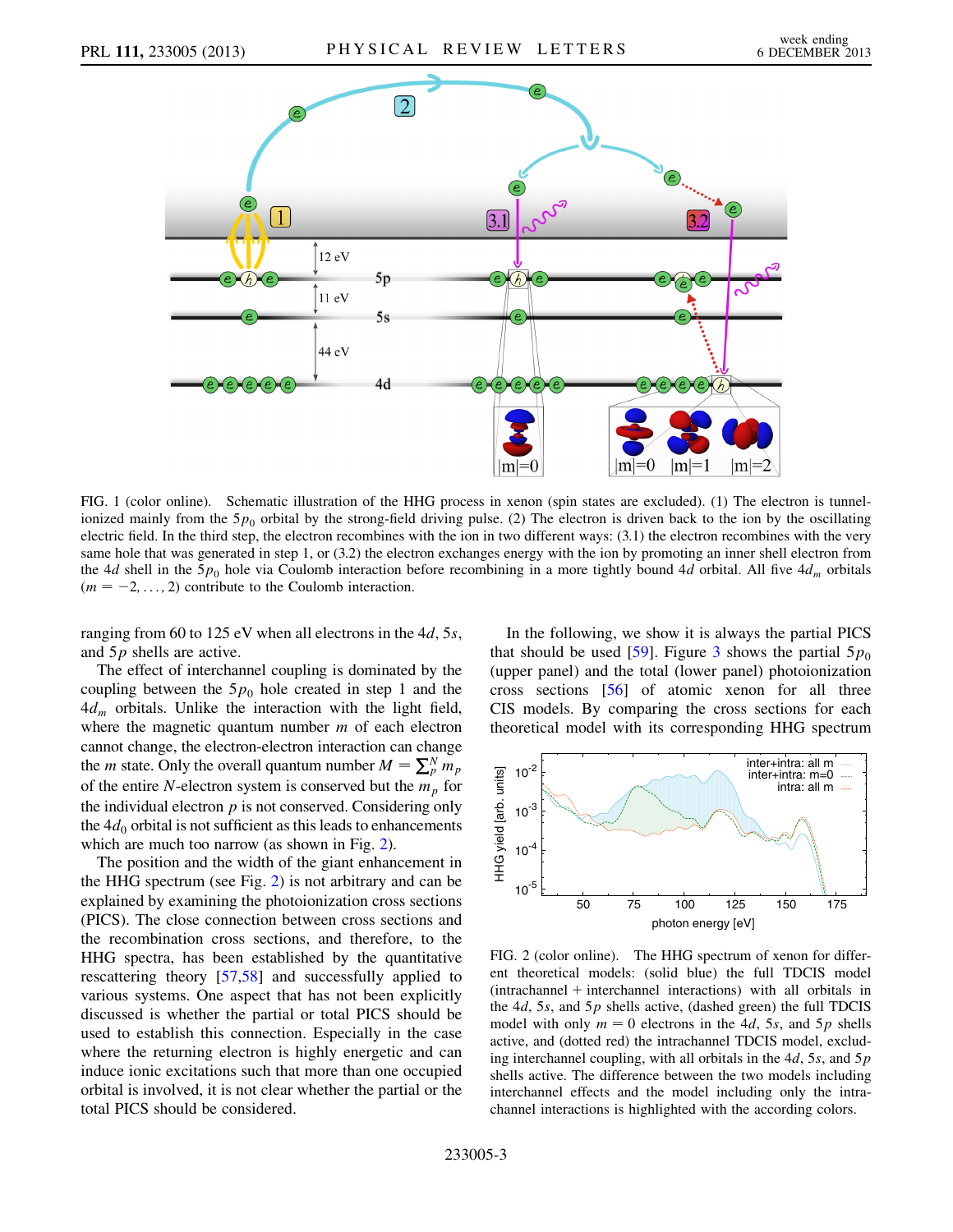(shown in Fig. [2\)](#page-2-1), one clearly sees that the strong enhancement in the HHG yield is, indeed, also present in the photoionization cross section. A careful comparison reveals that only the partial  $5p_0$  PICS (see Fig. [3](#page-3-0)) can explain the HHG spectrum of all three CIS models. Also, when considering the recombination step, one finds that the initial conditions of the ionic state (having dominantly a  $5p_0$  hole; see step 1 in Fig. [1\)](#page-2-0) do only coincide with the partial and not the total PICS. Particularly when no interchannel interactions are allowed, the total cross section still shows an enhancement due to the continuum resonance of the direct 4d ionization channel  $[60]$  $[60]$  $[60]$ , which is totally absent in the HHG spectrum.

For the total PICS, the ion is produced in any energetically allowed state. The inverse process assumes, therefore, that the ion has up on recombination a hole in any of these accessible orbitals. This is, however, not the case due to tunnel ionization and all orbitals that are not accessed via tunnel ionization can only contribute indirectly to the HHG process but never directly (which stands in contradiction with the use of the total PICS).

Finally, we consider the electron spectrum of the returning electron  $W(\omega)$ . A common assumption is that the spectrum of the returning electron is universal and not system-dependent [[26](#page-4-19),[57](#page-5-18)]. This sounds especially reasonable for atomic systems because for already small distances [\[61\]](#page-5-22),  $r \ge 5a_0$ , the electron "experiences" the parent ion as a singly charged spherically symmetric object making the dynamics of the electron in step 2 (see Fig. [1\)](#page-2-0) system independent. However, recombination happens very close to the atom [[61](#page-5-22)],  $r \leq 3a_0$ , where many-body effects like interchannel interactions can no longer be neglected. This short-range potential is highly system- and state-dependent

<span id="page-3-0"></span>

FIG. 3 (color online). The partial photoionization cross sections of the  $5p_0$  orbitals and the total photoionization cross section of all orbitals for the three different theoretical models (see Fig. [2](#page-2-1)).

and it is very likely that it also affects the spectrum of the returning electron.

We study this approximation by comparing the spectrum of the returning electron for the three different CIS models (see Fig. [4\)](#page-3-1). Each CIS model describes different electronelectron interactions and, consequently, different shortrange potentials. For large distances, all three models turn into a long-range Coulomb potential,  $-1/r$ .

The three electron spectra,  $W(\omega) = S(\omega)/\sigma(\omega)$  [\[57,](#page-5-18)[62\]](#page-5-23), shown in Fig. [4,](#page-3-1) agree well with each other above and below the giant resonance of the 4d shell, where  $S(\omega)$  is the HHG spectrum and  $\sigma(\omega)$  is the partial 5 $p_0$  PICS of the corresponding models. In the region of the giant enhancement (60–140 eV) the spectra start to differ from each other and reach a maximum disagreement around 120 eV. The enhancement seen in the HHG spectra and in the cross sections persists also in the photoelectron spectrum indicating that the enhancement in the HHG yield cannot be solely explained by the modified cross sections. It demonstrates that the modified electronelectron interaction influences not just the recombination matrix elements but also the electron spectrum, which in the region of  $r \leq 3a_0$  is sensitive to the modified shortrange potential. Note, however, that the electron spectra in Fig. [4](#page-3-1) are plotted in a linear scale and the differences in the electron spectra are smaller than in the HHG spectra, which are plotted logarithmically (see Fig. [2\)](#page-2-1).

In conclusion, we performed *ab initio* many-body calculations based on the TDCIS approach in the strong-field regime, which is applicable to closed-shell atoms as large as xenon. By limiting the classes of electronic excitations to singles we are able to describe up to 18 active electrons and the interactions among them.

We identified the many-body interchannel interactions between the  $5p$  orbitals and all five  $4d$  orbitals to be the underlying mechanism behind the giant enhancement in the HHG spectrum of atomic xenon. This collective

<span id="page-3-1"></span>

FIG. 4 (color online). The returning electron spectrum  $W(\omega)$ calculated by using the factorization  $W(\omega) = S(\omega)/\sigma(\omega)$ , where  $S(\omega)$  is the HHG spectrum and  $\sigma(\omega)$  is the photoionization cross section. The electron spectra shown for the three different theoretical models (see Fig. [2](#page-2-1)) illustrate the system dependence of the returning electron wave packet—especially when interchannel interactions are not negligible.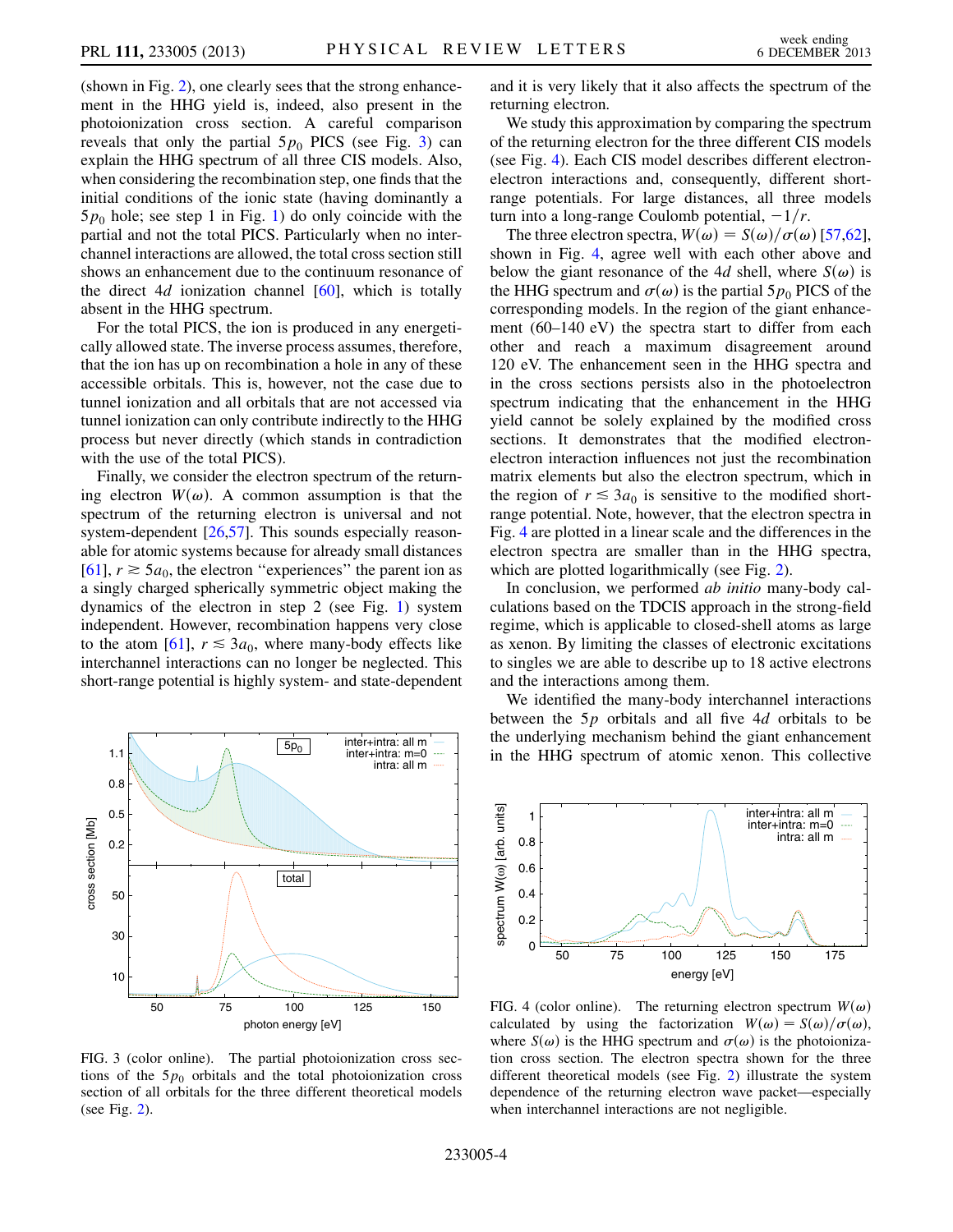excitation happens only when the returning electron is close by and can exchange energy. Limiting the electronelectron interaction to the aligned ionic states  $5p_0^{-1}$  and  $4d_0^{-1}$  (as is usually done in step 1 of the HHG process) is insufficient and leads to quantitatively incorrect enhancements. As demonstrated, the details of the short-range potential can also affect the returning electronic wave packet and, consequently, the spectrum of the recombining electron. This seems to be the case especially when manybody effects start to kick in. To understand the detailed structure of the HHG spectrum, all aspects of the manybody effects have to be considered, which (as it seems) cannot be fully summarized by a corrected cross section.

Our results demonstrate the need for many-body theories in the strong-field regime. For molecular systems multiorbital and many-body effects are even more prominent [\[17,](#page-4-27)[18](#page-4-28),[63](#page-5-24)] and long-wavelength drivers are of high interest for molecular tomography [[19](#page-4-14),[64](#page-5-25)[,65\]](#page-5-26). First steps in combining many-body approaches and strong-field physics in molecules have been made [[66](#page-5-27)[–70](#page-5-28)], but much more progress is needed before we will be able to understand how we can control electronic motion in molecules as we start to understand it in atomic systems [\[10](#page-4-11),[11\]](#page-4-29).

This work has been supported by the Deutsche Forschungsgemeinschaft (DFG) under Grant No. SFB 925/A5.

<span id="page-4-1"></span><span id="page-4-0"></span>[\\*s](#page-0-0)tefan.pabst@cfel.de [†](#page-0-0) robin.santra@cfel.de

- <span id="page-4-2"></span>[1] F. Krausz and M. Ivanov, [Rev. Mod. Phys.](http://dx.doi.org/10.1103/RevModPhys.81.163) **81**, 163 (2009).
- [2] M. Kohler, T. Pfeifer, K. Hatsagortsyan, and C. Keitel, [Adv. At. Mol. Opt. Phys.](http://dx.doi.org/10.1016/B978-0-12-396482-3.00004-1) 61, 159 (2012).
- <span id="page-4-4"></span><span id="page-4-3"></span>[3] S. Pabst, [Eur. Phys. J. Spec. Top.](http://dx.doi.org/10.1140/epjst/e2013-01819-x) 221, 1 (2013).
- [4] P. Agostini and L. F. DiMauro, [Rep. Prog. Phys.](http://dx.doi.org/10.1088/0034-4885/67/6/R01) 67, 813 [\(2004\)](http://dx.doi.org/10.1088/0034-4885/67/6/R01).
- <span id="page-4-5"></span>[5] N. A. Papadogiannis, B. Witzel, C. Kalpouzos, and D. Charalambidis, [Phys. Rev. Lett.](http://dx.doi.org/10.1103/PhysRevLett.83.4289) 83, 4289 (1999).
- <span id="page-4-6"></span>[6] P. M. Paul, E. S. Toma, P. Breger, G. Mullot, F. Augé, P. Balcou, H. G. Muller, and P. Agostini, [Science](http://dx.doi.org/10.1126/science.1059413) 292, 1689 [\(2001\)](http://dx.doi.org/10.1126/science.1059413).
- <span id="page-4-7"></span>[7] T. Popmintchev, M.-C. Chen, D. Popmintchev, P. Arpin, S. Brown, S. Aliauskas, G. Andriukaitis, T. Balčiunas, O. D. Mücke, A. Pugzlys, A. Baltuiška, B. Shim, S. E. Schrauth, A. Gaeta, C. Hernández-García, L. Plaja, A. Becker, A. Jaron-Becker, M.M. Murnane, and H.C. Kapteyn, Science 336[, 1287 \(2012\)](http://dx.doi.org/10.1126/science.1218497).
- <span id="page-4-8"></span>[8] K. Zhao, Q. Zhang, M. Chini, Y. Wu, X. Wang, and Z. Chang, Opt. Lett. 37[, 3891 \(2012\)](http://dx.doi.org/10.1364/OL.37.003891).
- <span id="page-4-9"></span>[9] E. Goulielmakis, Z. Loh, A. Wirth, R. Santra, N. Rohringer, V. S. Yakovlev, S. Zherebtsov, T. Pfeifer, A. M. Azzeer, M. F. Kling, S. R. Leone, and F. Krausz, [Nature \(London\)](http://dx.doi.org/10.1038/nature09212) 466, 739 (2010).
- <span id="page-4-11"></span>[10] A. Wirth, M. T. Hassan, I. Grguras, J. Gagnon, A. Moulet, T. T. Luu, S. Pabst, R. Santra, Z. A. Alahmed, A. M. Azzeer, V. S. Yakovlev, V. Pervak, F. Krausz, and E. Goulielmakis, Science 334[, 195 \(2011\)](http://dx.doi.org/10.1126/science.1210268).
- <span id="page-4-29"></span>[11] C. Ott, A. Kaldun, P. Raith, K. Meyer, M. Laux, J. Evers, C. H. Keitel, C. H. Greene, and T. Pfeifer, [Science](http://dx.doi.org/10.1126/science.1234407) 340, [716 \(2013\)](http://dx.doi.org/10.1126/science.1234407).
- [12] M. Drescher, M. Hentschel, R. Kienberger, M. Uiberacker, V. Yakovlev, A. Scrinzi, T. Westerwalbesloh, U. Kleineberg, U. Heinzmann, and F. Krausz, [Nature \(London\)](http://dx.doi.org/10.1038/nature01143) 419, 803 [\(2002\).](http://dx.doi.org/10.1038/nature01143)
- [13] J. Itatani, F. Quéré, G. L. Yudin, M. Y. Ivanov, F. Krausz, and P. B. Corkum, Phys. Rev. Lett. 88[, 173903 \(2002\).](http://dx.doi.org/10.1103/PhysRevLett.88.173903)
- <span id="page-4-10"></span>[14] M. Schultze et al., Science 328[, 1658 \(2010\).](http://dx.doi.org/10.1126/science.1189401)
- <span id="page-4-12"></span>[15] J. Köhler, M. Wollenhaupt, T. Bayer, C. Sarpe, and T. Baumert, Opt. Express 19[, 11 638 \(2011\).](http://dx.doi.org/10.1364/OE.19.011638)
- <span id="page-4-13"></span>[16] J. Itatani, J. Levesque, D. Zeidler, H. Niikura, H. Pepin, J. Kieffer, P. Corkum, and D. Villeneuve, [Nature \(London\)](http://dx.doi.org/10.1038/nature03183) 432[, 867 \(2004\).](http://dx.doi.org/10.1038/nature03183)
- <span id="page-4-27"></span>[17] B. K. McFarland, J. P. Farrell, P. H. Bucksbaum, and M. Gühr, Science 322[, 1232 \(2008\).](http://dx.doi.org/10.1126/science.1162780)
- <span id="page-4-28"></span>[18] O. Smirnova, Y. Mairesse, S. Patchkovskii, N. Dudovich, D. Villeneuve, P. Corkum, and M. Y. Ivanov, [Nature](http://dx.doi.org/10.1038/nature08253) (London) 460[, 972 \(2009\).](http://dx.doi.org/10.1038/nature08253)
- <span id="page-4-14"></span>[19] S. Haessler, J. Caillat, and P. Saliéres, [J. Phys. B](http://dx.doi.org/10.1088/0953-4075/44/20/203001) 44, [203001 \(2011\).](http://dx.doi.org/10.1088/0953-4075/44/20/203001)
- <span id="page-4-15"></span>[20] D. Shafir, H. Soifer, B. D. Bruner, M. Dagan, Y. Mairesse, S. Patchkovskii, M. Y. Ivanov, O. Smirnova, and N. Dudovich, [Nature \(London\)](http://dx.doi.org/10.1038/nature11025) 485, 343 (2012).
- <span id="page-4-16"></span>[21] N. Shivaram, H. Timmers, X.-M. Tong, and A. Sandhu, Phys. Rev. Lett. 108[, 193002 \(2012\).](http://dx.doi.org/10.1103/PhysRevLett.108.193002)
- <span id="page-4-17"></span>[22] H. J. Wörner, H. Niikura, J. B. Bertrand, P. B. Corkum, and D. M. Villeneuve, Phys. Rev. Lett. 102[, 103901 \(2009\).](http://dx.doi.org/10.1103/PhysRevLett.102.103901)
- <span id="page-4-26"></span>[23] J. Higuet, H. Ruf, N. Thiré, R. Cireasa, E. Constant, E. Cormier, D. Descamps, E. Mével, S. Petit, B. Pons, Y. Mairesse, and B. Fabre, [Phys. Rev. A](http://dx.doi.org/10.1103/PhysRevA.83.053401) 83, 053401 [\(2011\)](http://dx.doi.org/10.1103/PhysRevA.83.053401).
- [24] J.P. Farrell, L.S. Spector, B.K. McFarland, P.H. Bucksbaum, M. Gühr, M. B. Gaarde, and K. J. Schafer, Phys. Rev. A 83[, 023420 \(2011\).](http://dx.doi.org/10.1103/PhysRevA.83.023420)
- <span id="page-4-18"></span>[25] S. Pabst, L. Greenman, D. A. Mazziotti, and R. Santra, Phys. Rev. A 85[, 023411 \(2012\).](http://dx.doi.org/10.1103/PhysRevA.85.023411)
- <span id="page-4-19"></span>[26] A. D. Shiner, B. E. Schmidt, C. Trallero-Herrero, H. J. Wörner, S. Patchkovskii, P.B. Corkum, J. Kieffer, F. Legare, and D. M. Villeneuve, Nat. Phys. 7[, 464 \(2011\).](http://dx.doi.org/10.1038/nphys1940)
- <span id="page-4-20"></span>[27] J. Zhang and D.-S. Guo, [Phys. Rev. Lett.](http://dx.doi.org/10.1103/PhysRevLett.110.063002) **110**, 063002 [\(2013\)](http://dx.doi.org/10.1103/PhysRevLett.110.063002).
- <span id="page-4-21"></span>[28] C. Vozzi, M. Negro, F. Calegari, S. Stagira, K. Kovács, and V. Tosa, New J. Phys. 13[, 073003 \(2011\).](http://dx.doi.org/10.1088/1367-2630/13/7/073003)
- <span id="page-4-22"></span>[29] M. Sukharev, E. Charron, and A. Suzor-Weiner, *[Phys. Rev.](http://dx.doi.org/10.1103/PhysRevA.66.053407)* A 66[, 053407 \(2002\)](http://dx.doi.org/10.1103/PhysRevA.66.053407).
- <span id="page-4-23"></span>[30] A. Scrinzi, New J. Phys. **14**[, 085008 \(2012\)](http://dx.doi.org/10.1088/1367-2630/14/8/085008).
- [31] H. Miyagi and L. B. Madsen, *[Phys. Rev. A](http://dx.doi.org/10.1103/PhysRevA.87.062511)* 87, 062511 [\(2013\)](http://dx.doi.org/10.1103/PhysRevA.87.062511).
- <span id="page-4-24"></span>[32] A. Scrinzi and B. Piraux, *Phys. Rev. A* **58**[, 1310 \(1998\)](http://dx.doi.org/10.1103/PhysRevA.58.1310).
- [33] J. Prager, S. X. Hu, and C. H. Keitel, *[Phys. Rev. A](http://dx.doi.org/10.1103/PhysRevA.64.045402)* 64, [045402 \(2001\).](http://dx.doi.org/10.1103/PhysRevA.64.045402)
- [34] J.S. Parker, K.J. Meharg, G.A. McKenna, and K.T. Taylor, J. Phys. B 40[, 1729 \(2007\).](http://dx.doi.org/10.1088/0953-4075/40/10/008)
- [35] J.M.N. Djiokap and A.F. Starace, [Phys. Rev. A](http://dx.doi.org/10.1103/PhysRevA.84.013404) 84, [013404 \(2011\).](http://dx.doi.org/10.1103/PhysRevA.84.013404)
- [36] M. Tarana and C. H. Greene, *[Phys. Rev. A](http://dx.doi.org/10.1103/PhysRevA.85.013411)* 85, 013411 [\(2012\)](http://dx.doi.org/10.1103/PhysRevA.85.013411).
- <span id="page-4-25"></span>[37] D. Hochstuhl and M. Bonitz, *[Phys. Rev. A](http://dx.doi.org/10.1103/PhysRevA.86.053424)* **86**, 053424 [\(2012\)](http://dx.doi.org/10.1103/PhysRevA.86.053424).